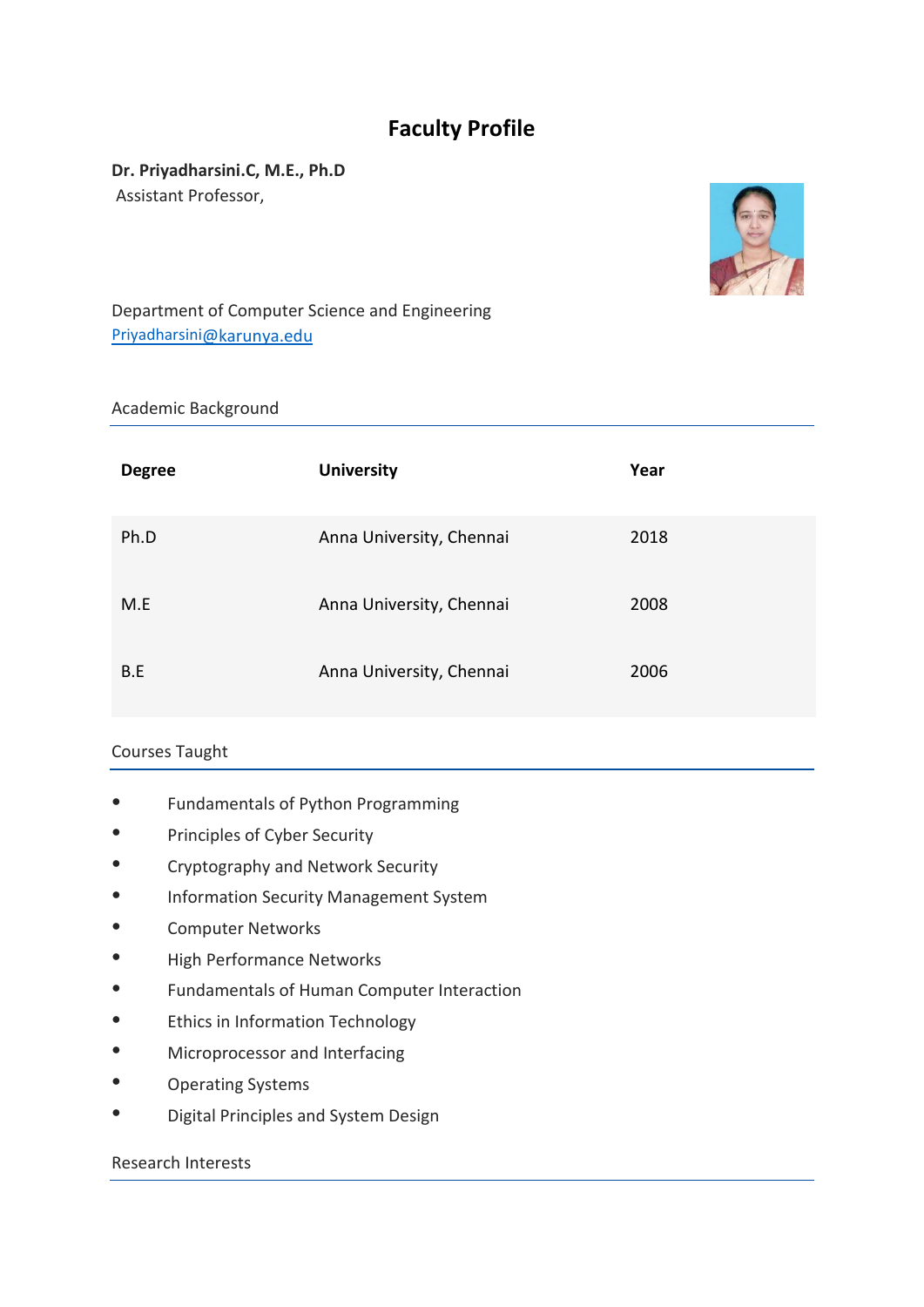- Internet of Things
- Blockchain and Cryptography
- Machine Learning

Wireless Sensor Network

Most recent Publications

Certain Investigation of attacks in the field of Internet of Things and Blockchain Technology, ICBDCC21,Aug 2021

Investigations on the Implementation of Blockchain Technology in Supplychain Network, Sily John, Priyadharsini.C, IEEE International Conference on Advanced Computing and Communication Systems, ICACCS,Mar 2021

Localization of underwater sensor node using the Cuckoo search algorithm, Priya Dharsini.C, D Jemima Jebaseeli, Jasmine David , Journal of Mechanics of Continua and Mathematical Sciences (JMCMS) (To be included in) Vol. 15 No. 7, January, 2020. (Web of Science & ESCI Indexed )

Novel Content Based Data Retrieval by Pattern Matching Scheme from Cloud Storage, Jemima Jebaseeli, Priya Dharsini, D Jasmine David, Journal of Green Engineering (JGE), Vol. 10\_4, pp. 1392-1402, Apr 2020, (Scopus & SCI Indexed )

Investigation of Machine Learning Methodologies in Microaneurysms Discernment, S. Iwin Thanakumar, Tatiparthi, Karunakaran, Priyadharsini, Computational Vision and Bio-Inspired Computing, Springer Nature Switzerland AG,Jan 2020. (Scopus Indexed)

Smart Traffic Congestion Control System, Shibin Balu, Dr.Priyadharsini.C, IEEE Xplore ISBN: 978-1-5386-7808-4, pp.689-692, 2018 (Scopus Indexed )

An Intelligent Decision Making system for flood prediction, Priyadharsini.C, Dr.S.Kannimuthu, Asian Journal of Research in Social Science and Humanities, Feb 2017, Vol.7Issue.2,PP:195-207, 2250-1665 (Scopus Indexed)

Polyhedron Model for Three Dimensional Node Deployment in Underwater Sensor Network C. Priyadharsini, S. Kannimuthu, Journal of Computational and Theoretical Nanoscience Vol. 14, 1–5, 2017. (Scopus Indexed)

● Wide Area Networks Fault Detectiion and ruting model for WSN, Gopal, Priyadharsini.C, K.Ramalakshmi, National Conference on Knowedge based Scientific Research and Communication Engineering(NCKSRC'14), Dept. of CSE, K.S.R. College of Engineering, Namakkal, Tamil Nadu

Effective Data Gathering using Dynamic Power Level Adjustment in WSN, Samson Arun Raj, Priyadharsini.C, K.Ramalakshmi National Conference on Knowedge based Scientific Research and Communication Engineering(NCKSRC'14), Dept. of CSE, K.S.R. College of Engineering, Namakkal, Tamil Nadu.

# Projects Guided

Image encryption using 4D Qi chaotic map